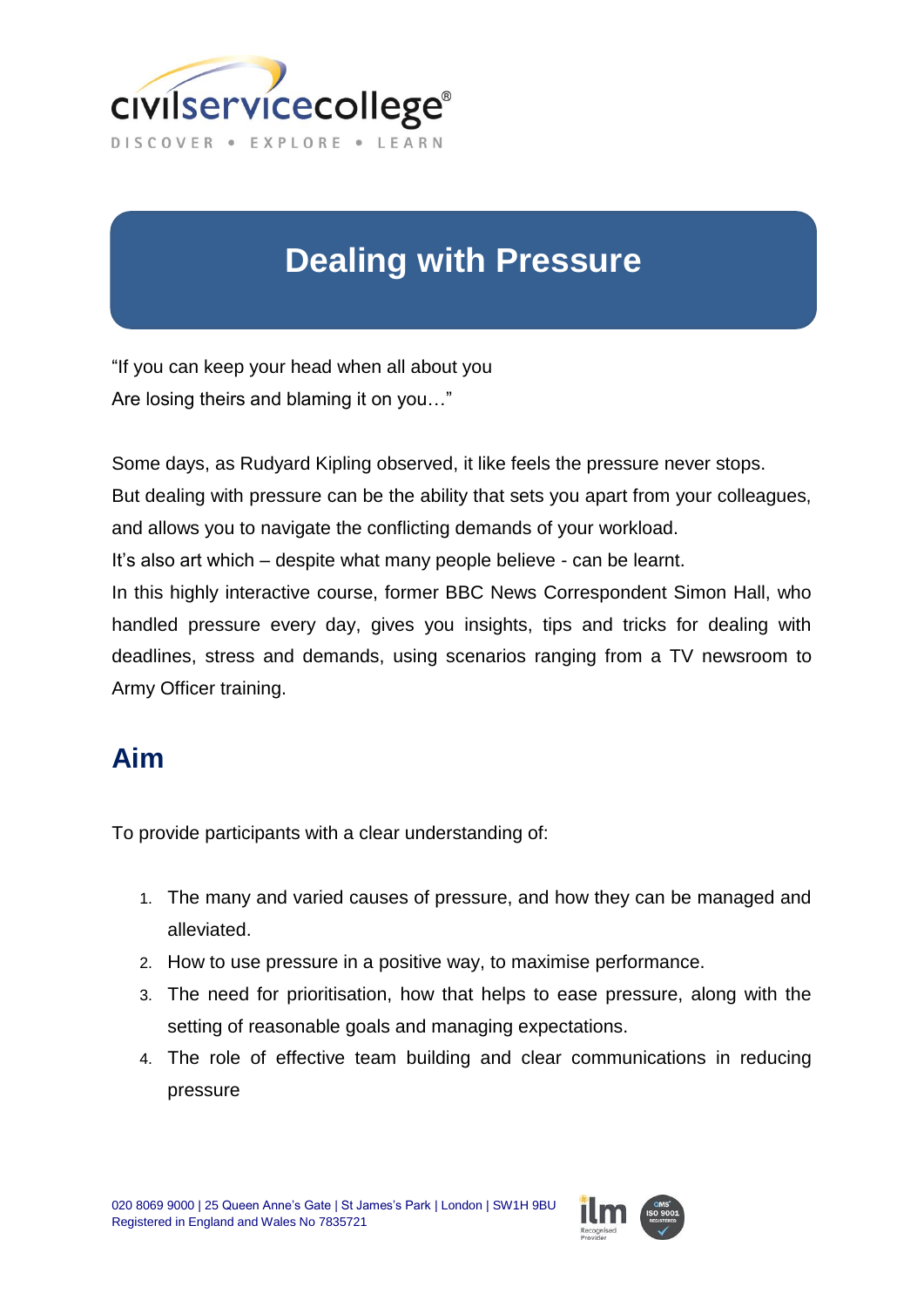

# **Methodology**

The specific needs of the participants, gleaned from their pre training questionnaires, will shape the training.

A range of interactive scenarios, based on the working lives of the group in a range of high pressure exercises, will be used to illustrate and explore the points being made.

The sharing of participants' experiences, and group discussion and interaction will be encouraged, under guidance from the trainer to ensure focus.

We will build teams of our own to encourage competitiveness as we deal with rapidly changing situations and the pressures to which they give rise.

### **Training methods and tools**

- **Presentations will outline each subject area, with questions and exercises to** explore and investigate in more depth.
- To reflect real world situations, the exercises will include rapidly changing scenarios, designed to increase the pressure.
- Discussions will form a regular part of the day, with particular focus on participants' experiences.
- Two teams will be created, to compete in exercises, then share their experiences and learning.

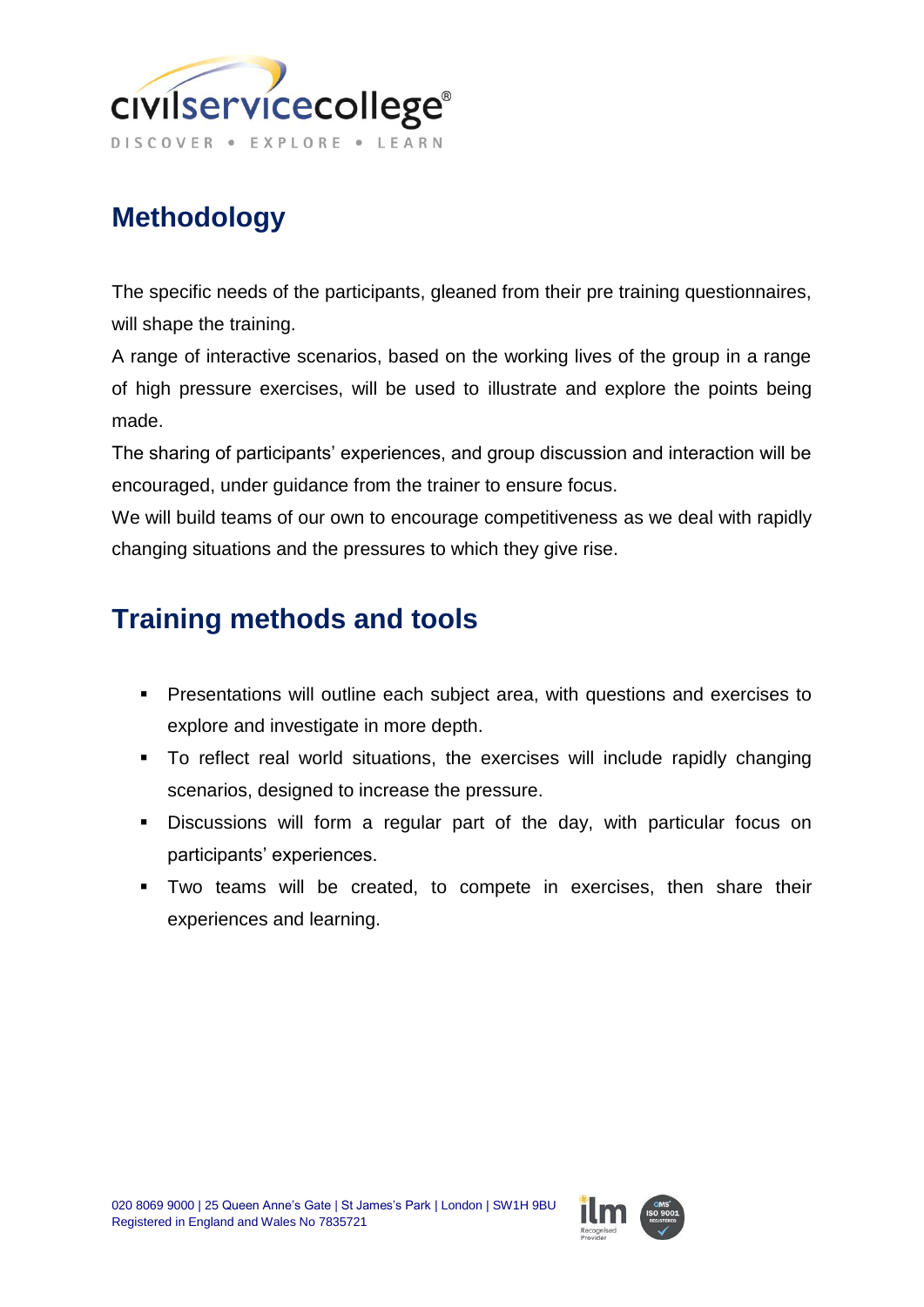

## **Sample Programme**

#### **Agenda**

#### **10.00 – 11.15 Session one - Welcome and introductions.**

- **What is pressure, and where does it come from?**
- What was the most pressured situation you've ever been in, and why?
- A newsroom exercise to explore the causes and effects of pressure in a rapidly changing situation.
- Self-awareness and personal triggers for feeling the pressure.
- The pluses of pressure, with a surprise exercise for illustration.
- 11.15 11.30 Coffee break

#### **11.30 – 13.00 Session two**

- **Recognising priorities and using them to deal with pressure,** featuring an exercise of life and death.
- **Managing expectations and dealing with demand, from both** above and below in your organisation.
- A discussion on how to deal with the hierarchy.
- The role of team working in reducing pressure, and an army officer exercise to illustrate.

13.00 – 13.30 Lunch